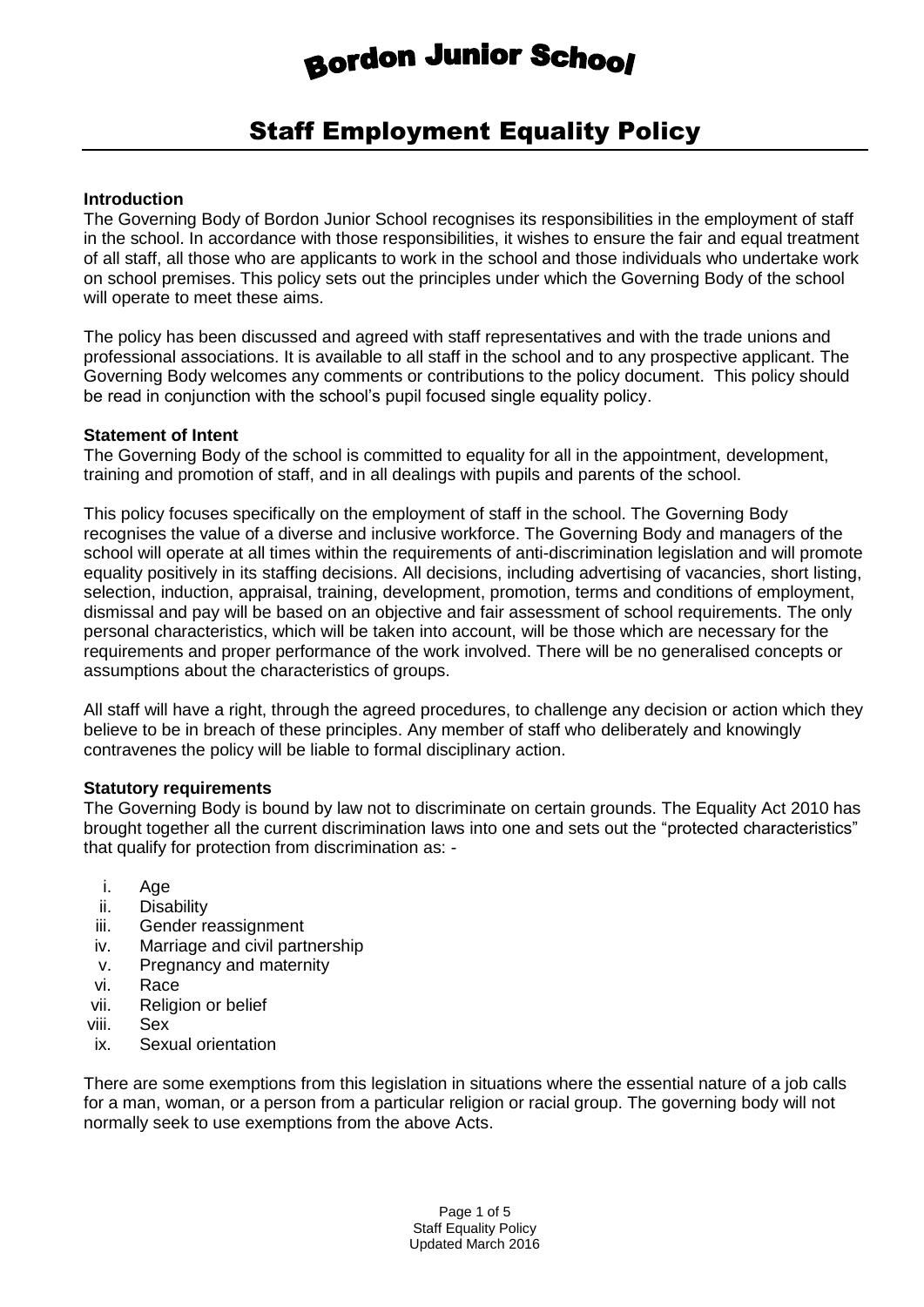The Governing Body will give sympathetic consideration to requests for time off or for religious observance from staff who are active members of particular religions or beliefs, although such time off will be unpaid and will be considered only subject to the operational requirements of the school.

The Governing Body will wherever possible make reasonable adjustments to recruitment processes, working conditions or the working environment, including terms and conditions of employment, to help overcome practical difficulties created by applicants or members of staff who have a disability.

The Governing Body operates a policy of automatic entitlement to interview for any disabled applicant who meets the essential criteria for a vacant post. In any event, although there may be practical difficulties in the appointment of some disabled people to the school, this will not be a factor in preventing their full and proper consideration and reasonable adjustments will be considered as required.

The Governing Body acknowledges these areas of regulation and confirms its commitment to enforce these statutory requirements in the school. The over-riding premise that will be adhered to in matters of equality, by all governors and staff in the school, is that everyone has the right to be treated with dignity and respect whatever their age, disability, gender reassignment, marriage and civil partnership, pregnancy and maternity, race, religion or belief, sex or sexual orientation.

# **Advertising of vacancies**

Vacancies will be advertised openly and will normally be available for members of staff in the school to apply. In most cases vacancies will be advertised externally unless there are exceptional reasons why this should not occur, for example in situations of potential redundancy.

#### **Selection for appointment or promotion**

All decisions relating to appointments or promotions will be conducted in accordance with the following principles:

- i. a detailed role profile will be drawn up which accurately describes the duties of the post
- ii. an objective and sufficiently detailed person specification will be defined from the role profile
- iii. from these documents a list of objectively assessed selection criteria will be drawn up
- iv. role profiles, person specifications and selection criteria will be available to all candidates
- v. short listing will be carried out against the selection criteria and a written record retained of the assessment of each candidate
- vi. all interview panel members must be trained in selection techniques
- vii. at least one person on each panel will be trained in equality and the requirements of antidiscrimination legislation
- viii. selection decisions will be made against the agreed criteria and no other criteria will be used
- ix. a written record of the selection decision relating to the agreed criteria will be retained
- x. reasonable adjustments will be made to the recruitment and selection process where necessary to ensure that people with disabilities are enabled to compete for appointments in the school

#### **Specific Issues**

i. Age

The Governing Body is opposed to any direct or indirect discrimination based on age.

ii. Disability

The Governing Body is opposed to any discrimination against people with disabilities based on assumptions of their ability or otherwise to carry out the duties of a post in the school. All candidates with disabilities who meet the basic essential criteria for a post will be interviewed. Where a candidate who has a disability is appointed to a post in the school, reasonable provision will be made for adjustments to the working conditions or environment where this is practicable.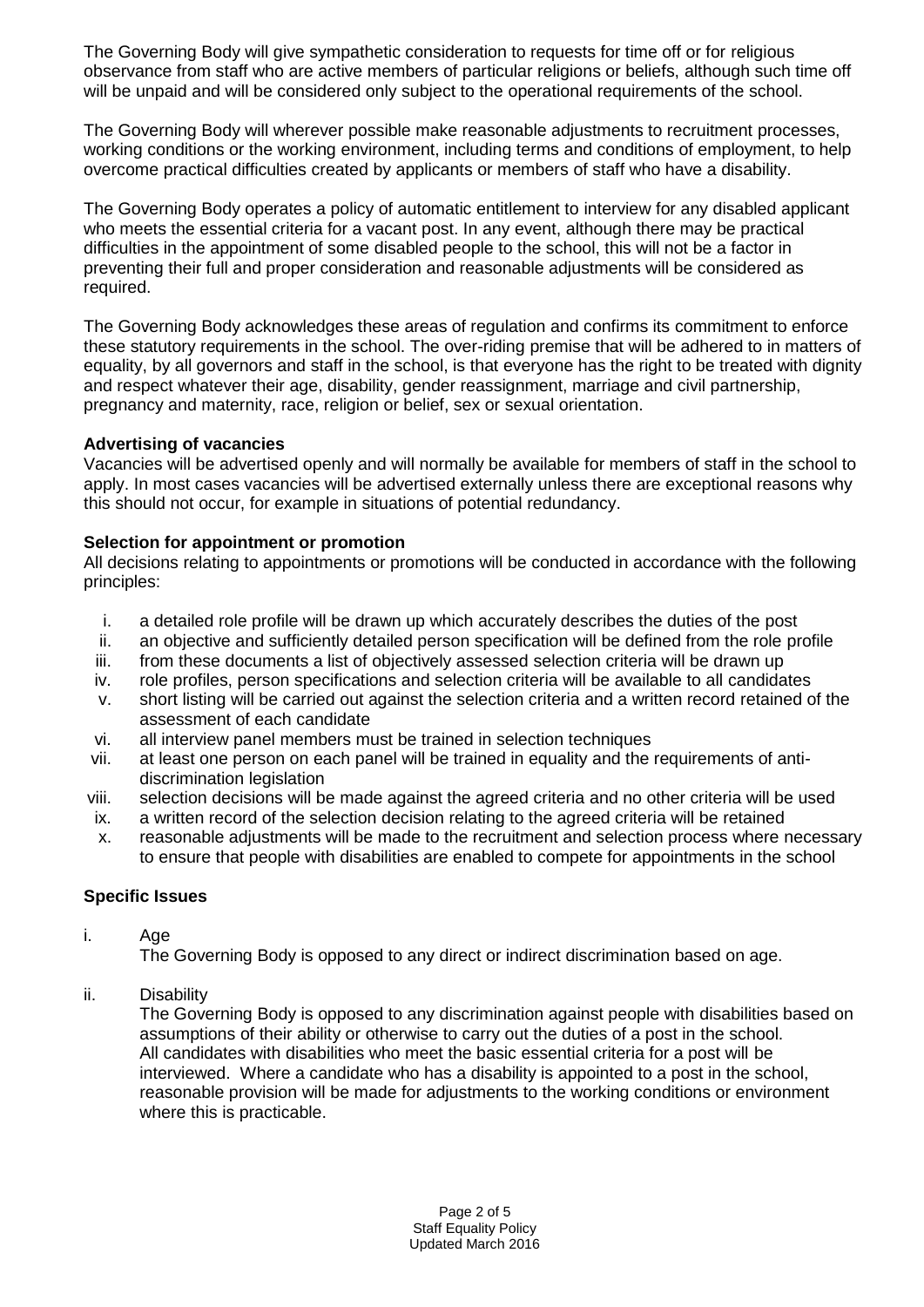iii. Gender reassignment

The Governing Body is opposed to any discrimination as a result of a person proposing to undergo, undergoing or having undergone a process (or part of a process) for the purpose of reassigning the person's sex

- iv. Marital status or civil partnership The Governing Body is opposed to any discrimination against employees who are married or in a civil partnership.
- v. Pregnancy and maternity The Governing Body is opposed to any discrimination against a woman because of her pregnancy and/or maternity leave.
- vi. Race

The Governing Body is opposed to any direct or indirect discrimination based on race, colour, ethnic or national origin. There may be situations in the school which require special consideration and where an occupational requirement may apply to justify the employment of someone of one particular race or ethnic origin. However, these situations will be unusual and exceptional, and will be discussed with the staff in advance.

vii. Religion or Belief

The Governing Body is opposed to any direct or indirect discrimination based on religion or belief.

viii. Sex

The Governing Body is opposed to any direct or indirect discrimination based on gender. There may be situations in the school which require special consideration and where a genuine and determining occupational requirement may apply to justify the employment of someone of a particular sex. However, these situations will be unusual and exceptional, and will be discussed with the staff in advance.

ix. Sexual Orientation

The Governing Body is opposed to any direct or indirect discrimination based on perceived or actual sexual orientation.

x. Harassment or bullying

The Governing Body is opposed to any unwanted conduct relating to a protected characteristic that has the purpose or effect of violating a person's dignity or creating an intimidating, hostile, degrading, humiliating or offensive environment. The Governing Body is further opposed to any act of victimisation, harassment or bullying against any member of staff either by an employee or third party based on assumptions about their status in the above categories or any other grounds. Such action will be investigated in accordance with the school's procedure and may lead to formal disciplinary action.

xi. Non-statutory aspects

Although there is no statutory requirement not to discriminate against other groups, or characteristics of staff, the Governing Body wishes to state that it will not in any way discriminate against members of staff or applicants for posts on the grounds of their political affiliation.

# **Positive Action**

The Governing Body recognises that the avoidance of discrimination is not sufficient to ensure that equality exists in the school. The Governing Body will therefore give full consideration to measures of positive action which may assist in achieving the aims of this policy. This is action designed to encourage or facilitate the employment or training of minority or disadvantaged groups.

> Page 3 of 5 Staff Equality Policy Updated March 2016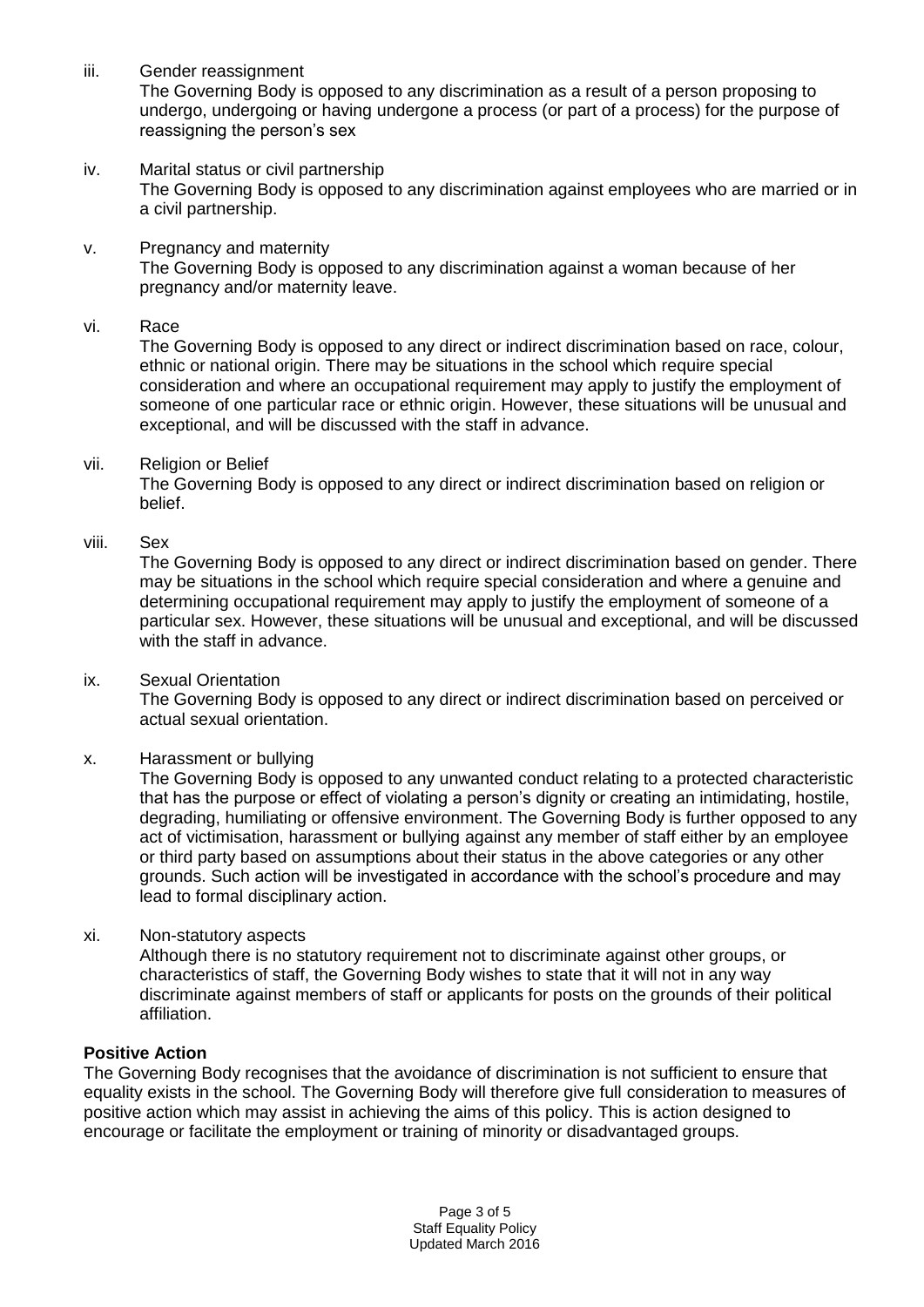The Governing Body will not discriminate in favour of individuals from specific groups (positive discrimination), but it will take positive action which enables members of those groups to compete on an equal basis. Positive action measures may include:

- $\checkmark$  encouraging applications from specific groups which are under-represented in the school
- $\checkmark$  encouraging people with disabilities to apply for posts
- $\checkmark$  advertisements which encourage applications from individuals of a particular sexual orientation or religion or belief but make it clear that selection will be on merit
- $\checkmark$  flexible working promoting the use of job shares and flexible working where operational factors make this possible
- $\checkmark$  language/literacy training
- $\checkmark$  supporting training measure for under-represented groups
- $\checkmark$  assistance with applications for candidates with language problems
- $\checkmark$  provision of childcare facilities or support with the costs of childcare facilities for staff
- $\checkmark$  exploring the possibility of career breaks for women to assist with family commitments
- $\checkmark$  commitments to interviewing disabled people who meet the basic criteria for the post
- $\checkmark$  encouraging staff to become representatives of trade unions/associations

# **Harassment and grievance procedures**

Harassment has the effect of destroying dignity and undermining the confidence of employees. It can take many forms including physical contact, bullying, threatening or ignoring someone. It can be a series of offensive remarks or a single incident. It can be behaviour that staff find offensive even if not directed at them or harassment because of perception or association.

The Governing Body is committed to the principles of dignity at work for all staff in the school. This includes the right to be treated with respect by all managers and colleagues. The Governing Body will consider any acts of harassment including those on the grounds of age, disability, gender reassignment, marital status and civil partnership, pregnancy and maternity, race, religion or belief, sex or sexual orientation, as totally unacceptable and outside the ethos and culture of the school. Any such act by a member of staff against any adult or child will be treated as a disciplinary offence, and action taken accordingly.

The school has procedures to resolve grievances and for the handling of complaints of harassment and bullying at work. The Governing Body is committed to investigate any such complaint. These procedures will be followed carefully and promptly in response to any such complaint. The first point of contact for any such complaint should be the Head teacher or in the case of complaints against the Head teacher the Chair of Governors. In addition, members of staff have the right to approach their professional association or trade union representative for support. Alternatively, the Employee Support Line or Teacherline can also provide appropriate support.

# **Monitoring the Policy**

An Equality policy can only be shown to be effective if its implementation is properly monitored. Given the scope of our policy, this means monitoring both the existing staff of the school and all applications from outside of the school. The school will therefore keep records of existing staff and new applicants which can be analysed to provide data to assess whether this policy is working in practice.

The Governing Body will regularly monitor the effectiveness of this policy by the following methods:

- i. the existing workforce will be asked to complete a monitoring form so that data is available on the composition of the staff group.
- ii. All applicants for posts will be asked to complete a monitoring form to enable monitoring of our selection decisions against the principles of this policy.
- iii. All applicants for posts will be invited to indicate whether they have any special requirements or require reasonable adjustments to enable them to submit an application, attend an interview or carry out the duties of that post. Responses to this question and appropriate actions taken by the school to accommodate people with disabilities will also be monitored as part of this process.

Page 4 of 5 Staff Equality Policy Updated March 2016